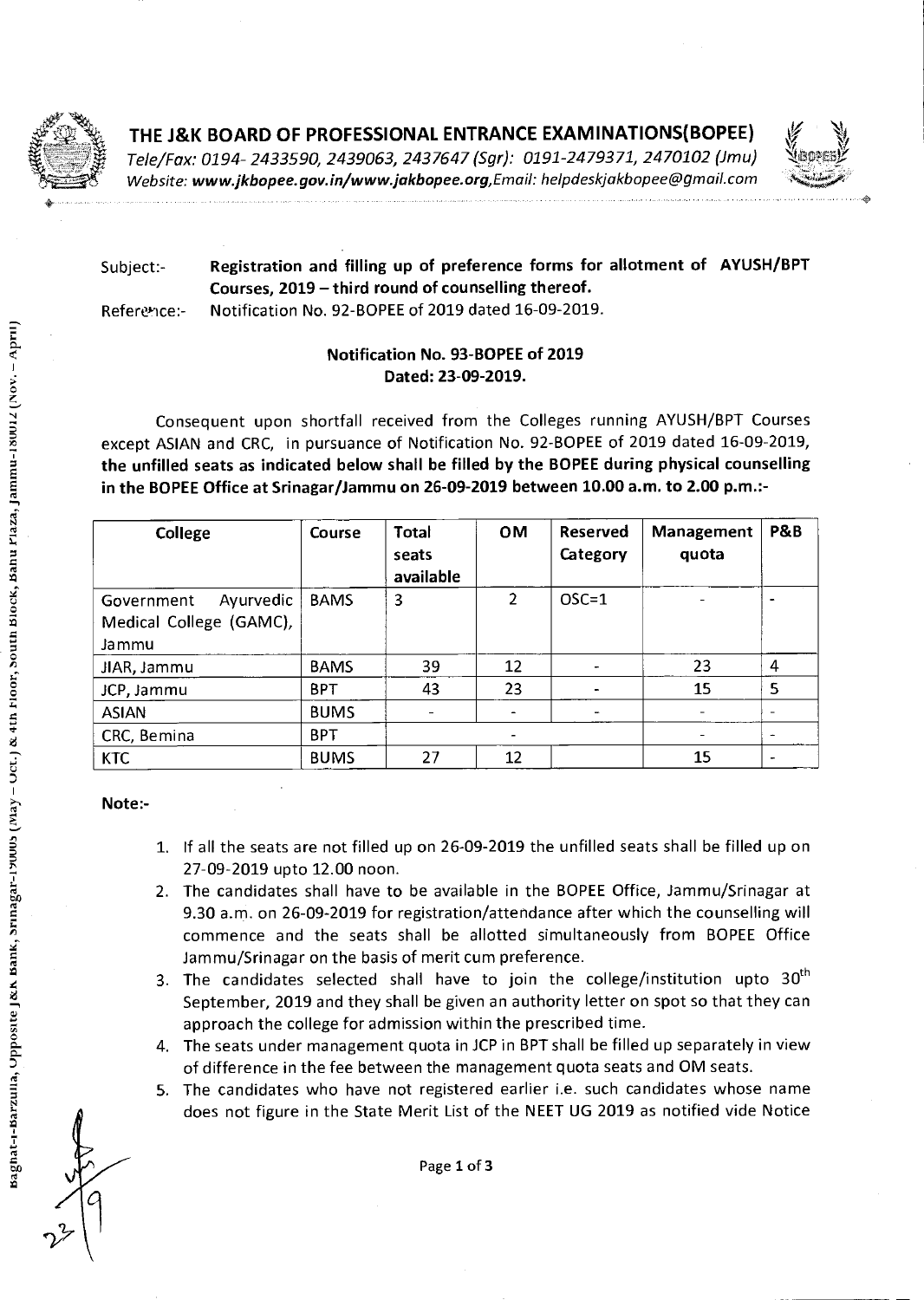No. 59-BOPEE of 2019 dated 14-06-2019, Notification No. 54-BOPEE of 2019 dated 25-06-2019 and Notification No. 55-BOPEE of 2019 dated 25-06-2019 read with other Notifications/Notices or who have not submitted or uploaded their documents so far (having NEET score for OM 134 and for reserved categories 107) shall also be eligible to participate in this process but have to produce original documents along with the set of Xerox copies of the same and have to make payment of Rs.1500/- as counselling fee, which shall be deposited in the Bank. The details regarding payment of counselling fee for such candidates shall be provided to *%* them at the time of registration/filling up of preferences at the Board Offices,

Jammu/Srinagar.

- 6. Those candidates selected in the first and second round of counselling but who did not take admission for one or the reason shall also be eligible to participate in this process.
- 7. The reservation is only in Government Ayurveda Medical College, Jammu and the candidate should be in possession of a valid category certificate. In case category candidate is not available, the same shall be filled up from OM candidate.
- 8. The vacant seats of ASIAN/CRC have not been notified as the shortfall has not been received from the said college. However, at the time of filling up of the preferences the candidates will be updated with all such details.
- 9. The admission shall be made purely on the basis of merit cum preference on 26-09- 2019 and the Board shall not own any responsibility in case the candidate has not filled up the preferences/choices properly or participated in counselling.
- 10. The candidate should take a conscious decision for participation in the counselling process as otherwise mere participation in the counselling the allotment of the seat without actually taking admission only creates hardships to other candidates, who could otherwise be allotted seats.
- 11. For further details/queries the candidates can approach the BOPEE Office, Jammu/Srinagar or can call the BOPEE Office Srinagar/Jammu on the landline numbers 0194-2433590/2436747 and 0191-2470102 respectively on working days only.

The cut off score for OM is 134 and 107 for reserved category candidates.

**Under Secretary, JKBOPEE.** 

### No. BOPEE/Exam/AYUSH-UG/31/2019 Dated: 23-09-2019

### Copy to the:-

- 1. Financial Commissioner, Health & Medical Education Department, J&K, Srinagar.
- 2. Financial Commissioner to the Hon'ble Governor, J&K, Srinagar.
- 3. Commissioner/Secretary to Government, ARI and Trainings Department, J&K, Srinagar.
- 4. Secretary to Government, General Administration Department, J&K, Srinagar.
- 5. Secretary, J&K BOPEE.